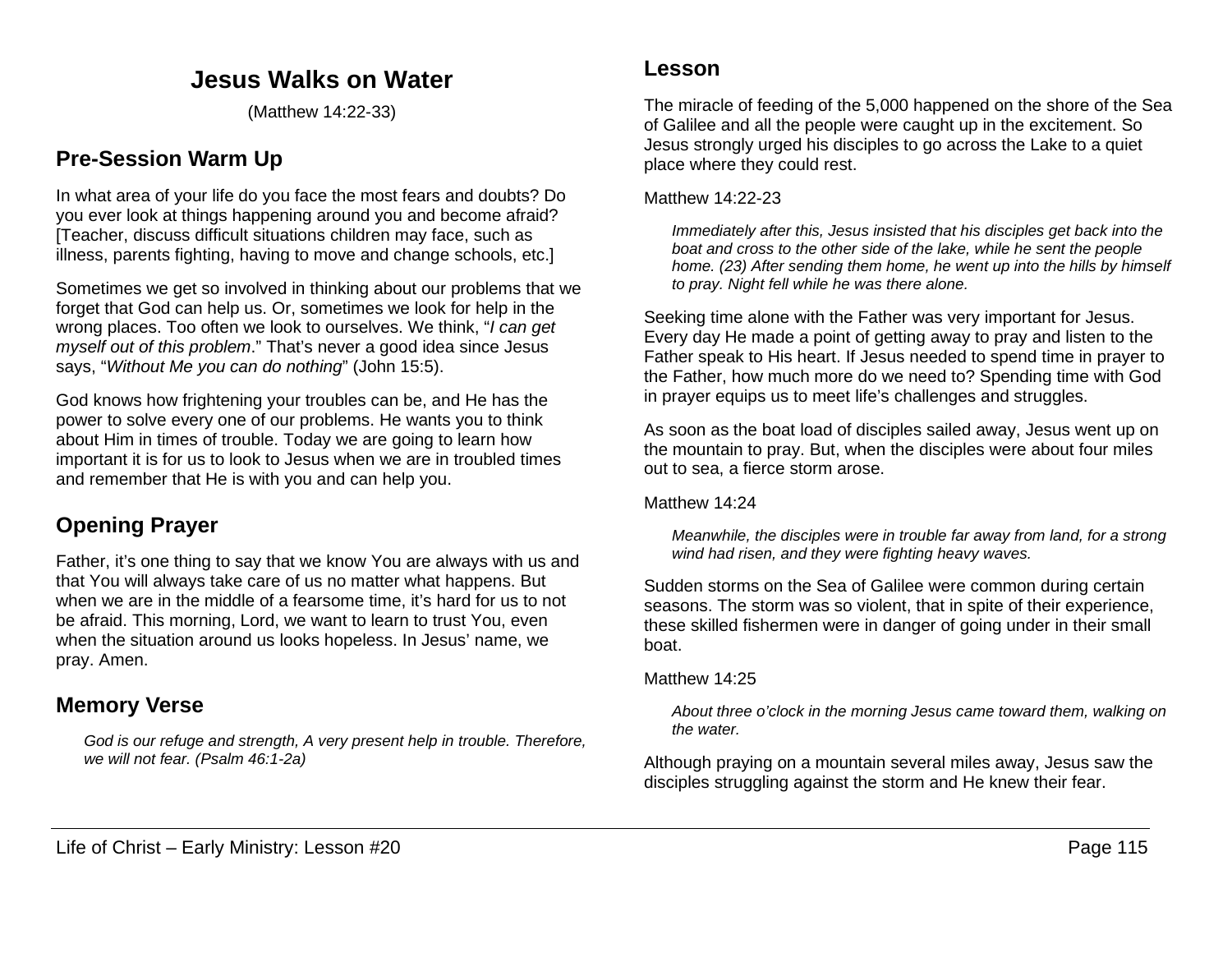How amazing that Jesus could walk on water! Can you imagine Him coming toward the boat on top of the waves as they rolled and tossed in the fierce wind? Jesus is God and has power to do anything. He even has power to forgive your sins. He could even walk on top of a raging, stormy sea!

#### Matthew 14:26

*When the disciples saw him walking on the water, they were terrified. In their fear, they cried out, "It's a ghost!"*

The disciples must have been greatly troubled when they saw a figure moving toward them until Jesus spoke.

#### Matthew 14:27

*But Jesus spoke to them at once. "Don't be afraid," he said. "Take courage. I am here!"*

Then Peter does an interesting thing…

#### Matthew 14:28

*Then Peter called to him, "Lord, if it's really you, tell me to come to you, walking on the water."*

Peter reacted to Jesus in total faith; he saw Jesus walking on the water and asked Jesus to let him walk on the water, too.

#### Matthew 14:29

*"Yes, come," Jesus said. So Peter went over the side of the boat and walked on the water toward Jesus.*

Looking at the waves tossing around him, Peter began to be afraid.

### Matthew 14:30

*But when he saw the strong wind and the waves, he was terrified and began to sink. "Save me, Lord!" he shouted.*

When Peter looked away from the Lord Jesus and focused on the waves crashing all about him, he became frightened. If Peter had kept looking to the Lord Jesus for help, the crashing waves would not have started to pull him under! There's an important lesson here for us. When you find yourself facing trouble, talk to the Lord Jesus about it. Ask God to help you think about Him instead of the problem.

When Peter took his eyes off of the Lord, he began to sink. And he cried out to the Lord for help. He said, "*Lord, save me*!"

#### Matthew 14:31

*Jesus immediately reached out and grabbed him. "You have so little faith," Jesus said. "Why did you doubt me?"*

Jesus didn't make the storm stop; He simply reached out and caught hold of Peter and calmed his fears. God may not make your problem go away, either. There may be things He wants you to learn from your difficulty. But He promises to be with you and to help you go through the problem. He can help you not to be worried. The Lord heard Peter's cry for help and saved him from drowning.

#### Matthew 14:32-33

*When they climbed back into the boat, the wind stopped. (33) Then the disciples worshiped him. "You really are the Son of God!" they exclaimed.*

Once he looked to Jesus, Peter found himself safe again in the boat and then the wind stopped.

The Bible says we can expect to have troubles in our lives (John 16:33). At times those problems may seem to crash all around you, like waves in a storm. If you keep your mind focused on the difficulty, you become discouraged and want to give up. It's not easy to keep going through the hard times in your life. But as you look to God for help, that is, as you get in the boat with Jesus, He will calm the storms of your life. We need to stay in the boat with Jesus, too.